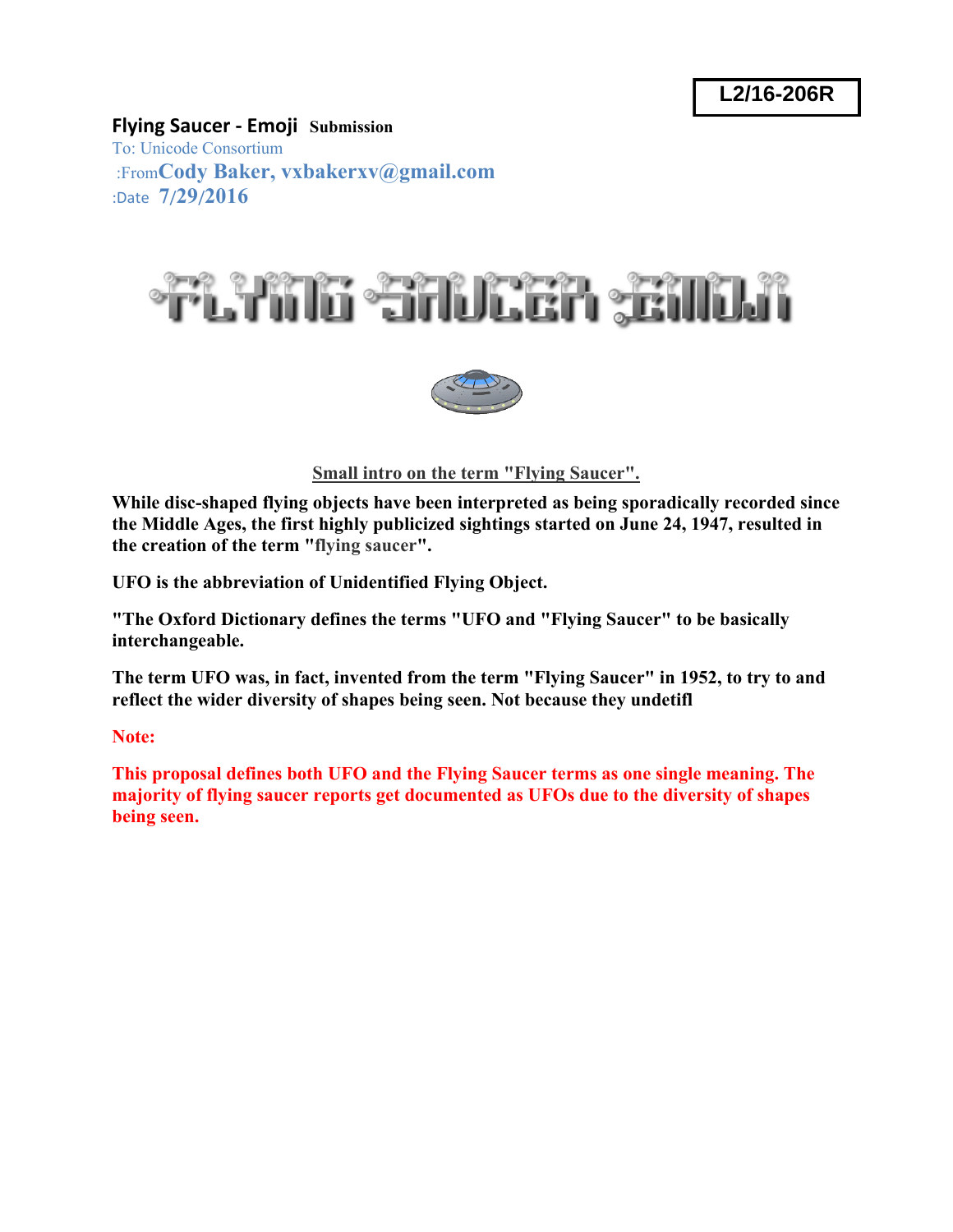

Brace-shaped or early claviform signs from Gallery B at LaPasiega, spain, about 15,000 BC.

Cave art sketches, roughly 26,000 BC to 7.000 BC



Several varieties of claviform signs from the cave art researches of Leori-Gourhan



Modern day UFO configurations from independent UFO researchers' case files. L-R: Graeber, (Tash Case) Landed UFO, 1976; Salisbury, Utah UFO Display 1974; Graeber (Raefield case); Fowler, UFOs Interplanetary, 1974.

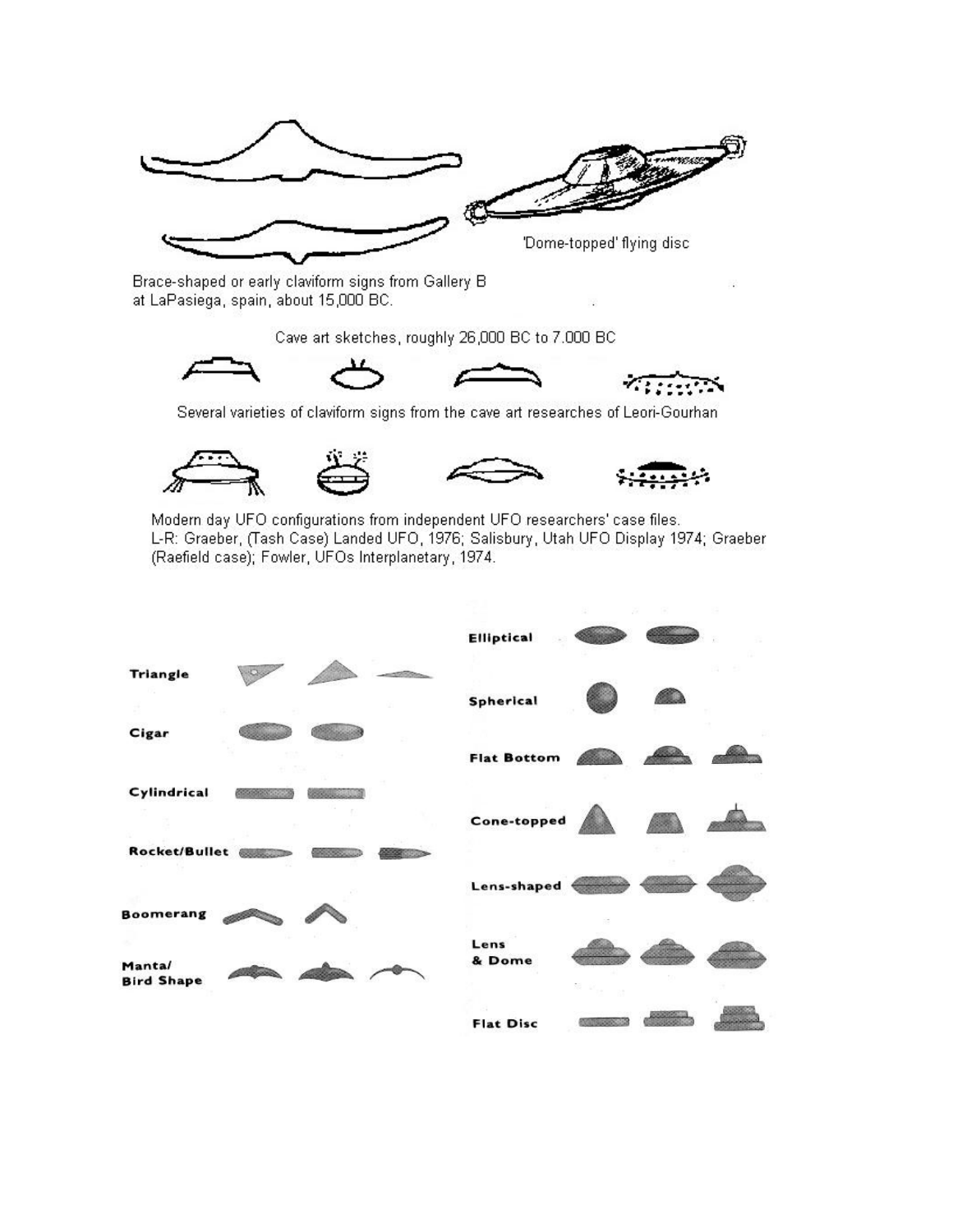

## **Factors for Inclusion**

**\_\_\_\_\_\_\_\_\_\_\_\_\_\_\_\_\_\_\_\_\_\_\_\_\_\_\_\_\_\_\_\_\_\_\_\_\_\_\_\_\_\_\_\_\_\_\_\_\_\_\_\_\_\_\_\_\_\_\_\_\_\_\_\_\_\_\_\_\_\_\_\_** 

- **A.** Compatibility. *Are these needed for compatibility with high-use emoji in existing systems, such as Gmail?*
	- $\bullet$  N/A
- **B.** Expected usage level. *(See questions below)* Measures that can be presented as evidence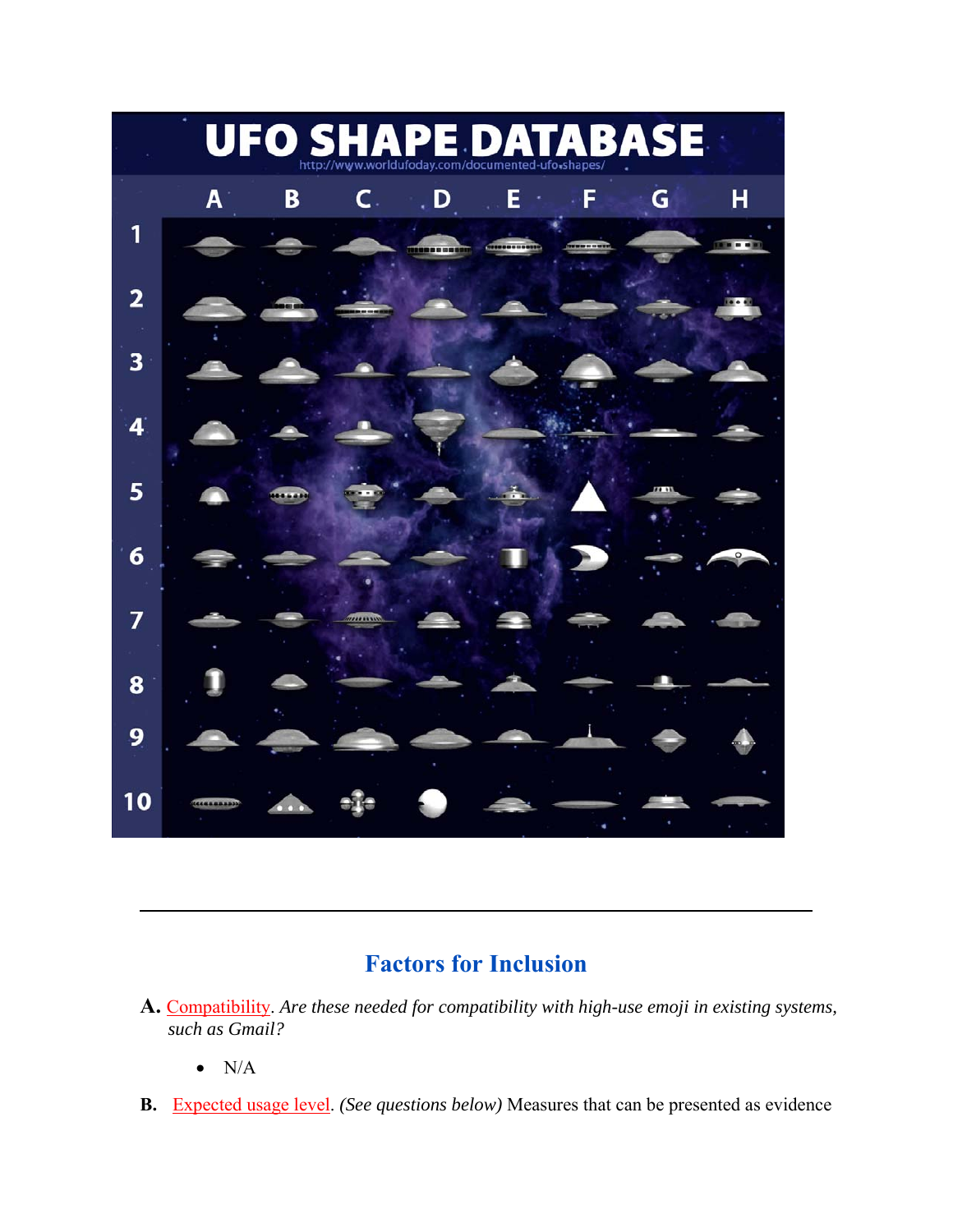include the following:

1.) Frequency*. Is there a high expected frequency of use?*

### **[Popularity and History]**

Wikipedia Flying Saucer: https://en.wikipedia.org/wiki/Flying\_saucer

While disc-shaped flying objects have been interpreted as being sporadically recorded since the Middle Ages, the first highly publicized sighting by Kenneth Arnold on June 24, 1947, resulted in the creation of the term "flying saucer" by U.S. newspapers. Although Arnold never specifically used the term "flying saucer", he was quoted at the time saying the shape of the objects he saw was like a "saucer", "disc", or "pie-plate", and several years later added he had also said "the objects moved like saucers skipping across the water." Both the terms *flying saucer* and *flying disc* were used commonly and interchangeably in the media until the early 1950s.

Arnold's sighting was followed by thousands of similar sightings across the world. Such sightings were once very common, to such an extent that "flying saucer" was a synonym for UFO through the 1960s before it began to fall out of favor.

The first flying disc craft was called the Discopter and was patented by Alexander Weygers in 1944. Other designs have followed, such as the American Vought V-173 / XF5U "Flying Flapjack", the British GFS Projects flying saucer, or the British "S.A.U.C.E.R." ("Saucer Aircraft Utilising Coanda Effect Reactions") flying saucer, by inventor Alf Beharie.

Wikipedia UFO: https://en.wikipedia.org/wiki/Unidentified\_flying\_object

The phrase "flying saucer" had gained widespread attention after the summer of 1947. On June 24, a civilian pilot named Kenneth Arnold reported seeing nine objects flying in formation near Mount Rainier. Arnold timed the sighting and estimated the speed of discs to be over 1,200 mph (1,931 km/h). At the time, he described the objects' shape as being somewhat disc-like or saucer-like, leading to newspaper accounts of "flying saucers" and "flying discs".

Some current-day UFO researchers have noticed similarities between some religious symbols in medieval paintings and UFO reports though the canonical and symbolic character of such images is documented by art historians placing more conventional religious interpretations on such images.

The first published book to use the word was authored by **Donald E. Keyhoe.** Unexplained aerial observations have been reported throughout history.

In popular usage the term UFO came to be used to refer to claims of alien spacecraft and because of the public and media ridicule associated with the topic, some investigators prefer to use such terms as *unidentified aerial phenomenon* (or *UAP*) or *anomalous phenomena,* as in the title of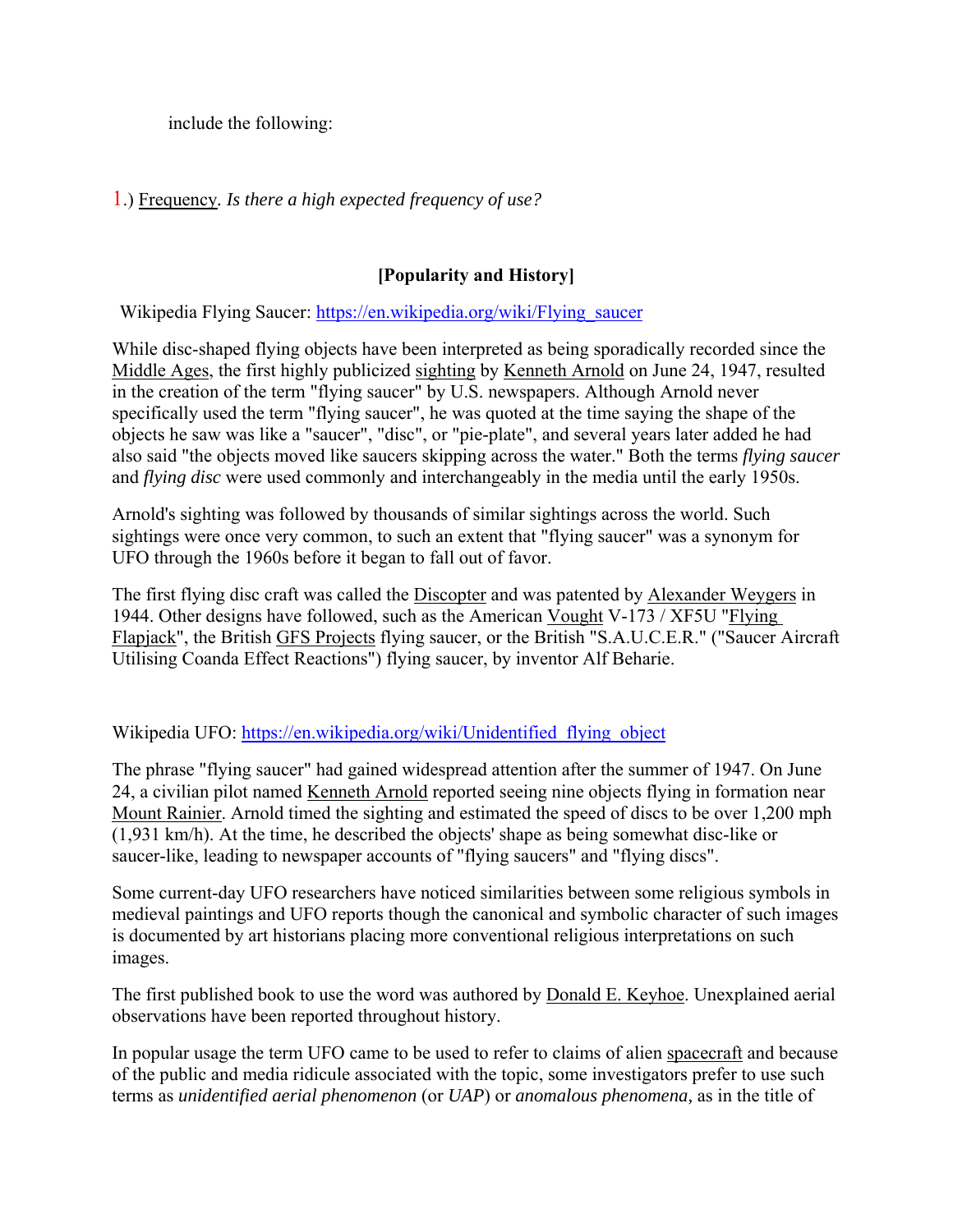the National Aviation Reporting Center on Anomalous Phenomena (NARCAP).

Thousands of documents released under FOIA also indicate that many U.S. intelligence agencies collected (and still collect) information on UFOs. These agencies include the Defense Intelligence Agency (DIA), FBI,[5] CIA, National Security Agency (NSA), as well as military intelligence agencies of the Army and U.S. Navy, in addition to the Air Force.

### **[GOOGLE TRENDS]**

Google Trends Link: https://www.google.com/trends/explore#q=flying%20saucer%2C%20UFO%2C%20airplane&c mpt=q&tz=Etc



Google Trends Link: https://www.google.com/trends/explore#q=UFO%20Emoji&cmpt=q&tz=Etc%2FGMT%2B6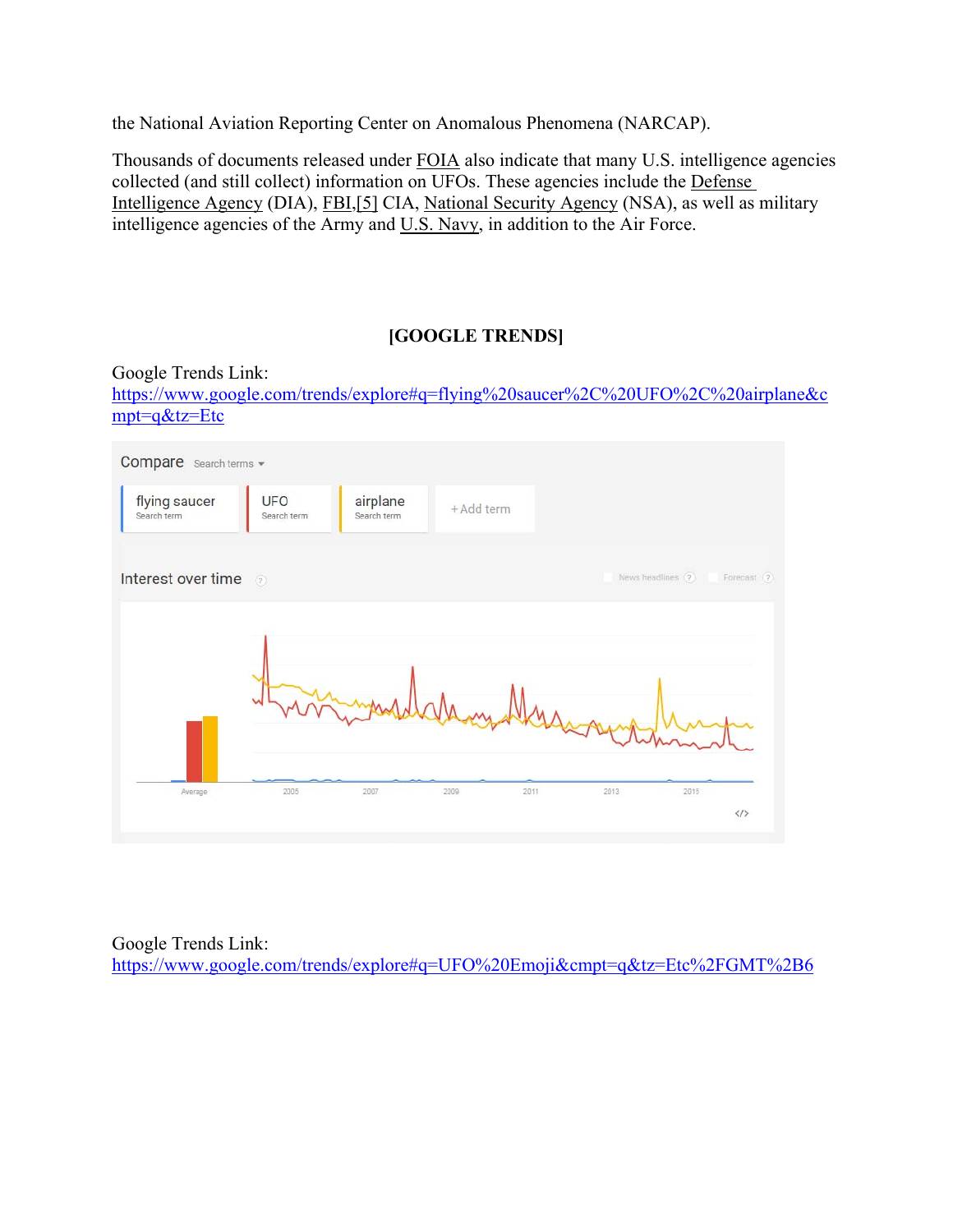

### **[Extra Info]**

### Discovery, Science and History Channels - Many popular shows on Flying Saucers

Science Fiction is a very popular subject..

**Science fiction** is a genre of speculative fiction dealing with imaginative concepts such as futuristic science and technology, space travel, time travel, faster than light travel, parallel universes and extraterrestrial life. Science fiction often explores the potential consequences of scientific and other innovations, and has been called a "literature of ideas." It usually eschews the supernatural, and unlike the related genre of fantasy, historically science fiction stories were intended to have at least a faint grounding in science-based fact or theory at the time the story was created, but this connection has become tenuous or non-existent in much of science fiction.

2.) Multiple usages*. Does the candidate emoji have notable metaphorical references or symbolism?*

[man-made saucer-like craft or disc-shaped flying objects]

 Image distinctiveness. *Is there a clearly recognizable image of a physical object that could serve as a paradigm, one that would be distinct enough from other emoji?*

**Flying Saucer:** Saucer like vehicle for space travel. Sometimes described as a silver or metallic like disc with navigation lights or surrounded with a glowing light.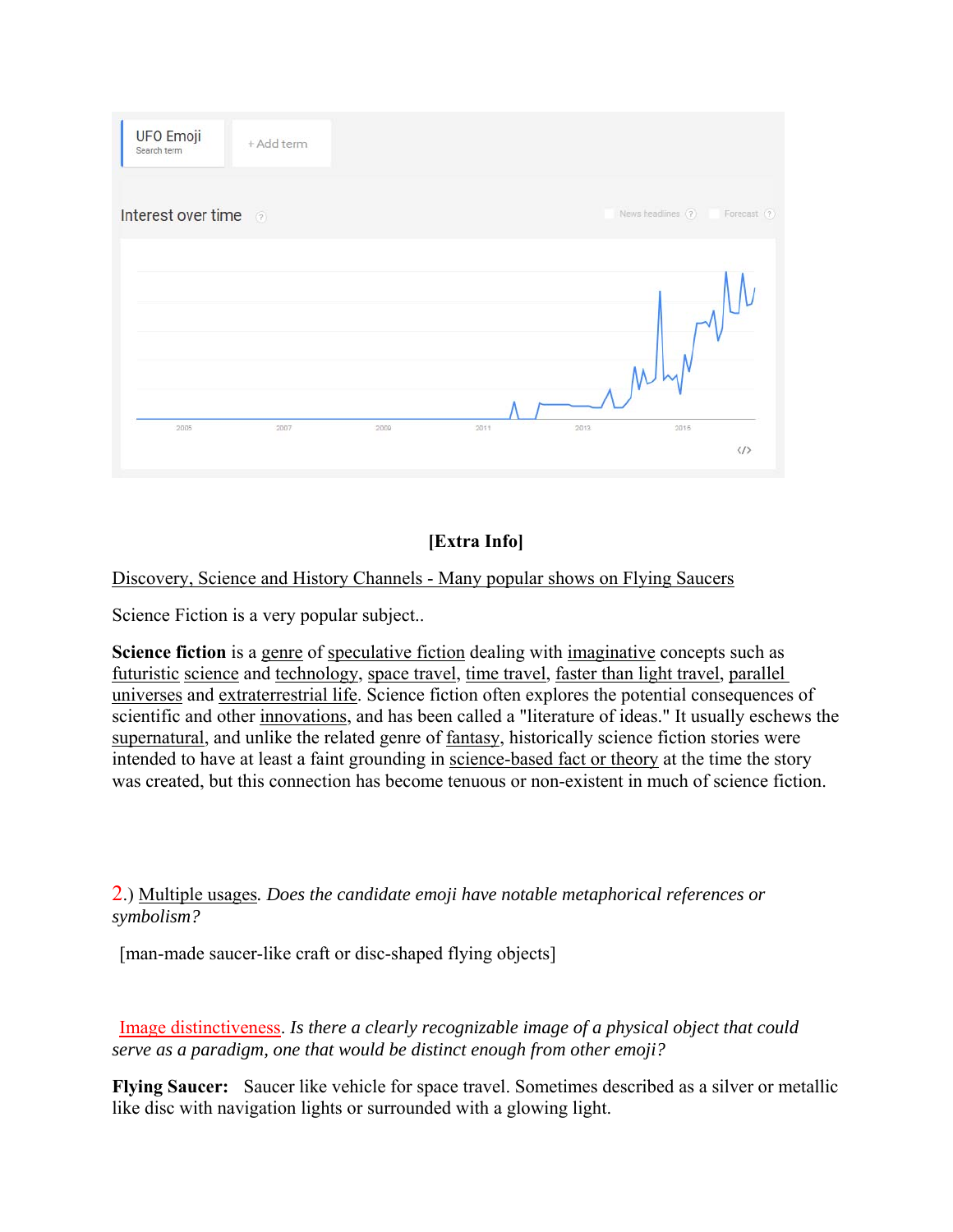Transient. *Is the expected level of usage likely to continue into the future, or would it just be a fad?*

- Flying saucers have ben seen and written about throughout history.
- Science Fiction

### **Factors for Exclusion**

Already Representable. *Can the concept be represented by another emoji or sequence?*

**\_\_\_\_\_\_\_\_\_\_\_\_\_\_\_\_\_\_\_\_\_\_\_\_\_\_\_\_\_\_\_\_\_\_\_\_\_\_\_\_\_\_\_\_\_\_\_\_\_\_\_\_\_\_\_\_\_\_\_\_\_\_\_\_\_\_\_\_\_\_\_\_**

### **[Alien Emoji]**

 The earliest emojis from kddi/au, gmail and softbank used either a Alien or UFO. No current emoji set thats supports unicode codepoints is using a ufo instead of a alien.

Keywords/Comments used to specify the alien emoji is misleading.

Link: http://www.unicode.org/L2/L2008/08080r-emoji-proposal.pdf

| 83 U+1F47D |              | ۱.,                              | ٠ |  |               |                         | 6ò  | missing | æ    | <b>EXTRATERRESTRIAL</b><br><b>ALIEN</b><br>$\approx$ alien | 2010im | emoji alien, creature,<br>extraterrestrial, face,<br>fairy tale, fantasy,<br>monster, space, ufo |  |
|------------|--------------|----------------------------------|---|--|---------------|-------------------------|-----|---------|------|------------------------------------------------------------|--------|--------------------------------------------------------------------------------------------------|--|
| A          | <b>ALIEN</b> | EXTRATERRESTRIAL Alien (big eyed |   |  | type), or UFO | $\overline{\mathbf{a}}$ | 302 | F6E7    | 7669 | <b>IUFOI</b>                                               | ¢      | 102 F74C                                                                                         |  |

http://www.unicode.org/charts/PDF/U1F300.pdf Extraterrestrial Alien dont specify that it can ba a UFO.

#### **Miscellaneous Symbols and Pictographs**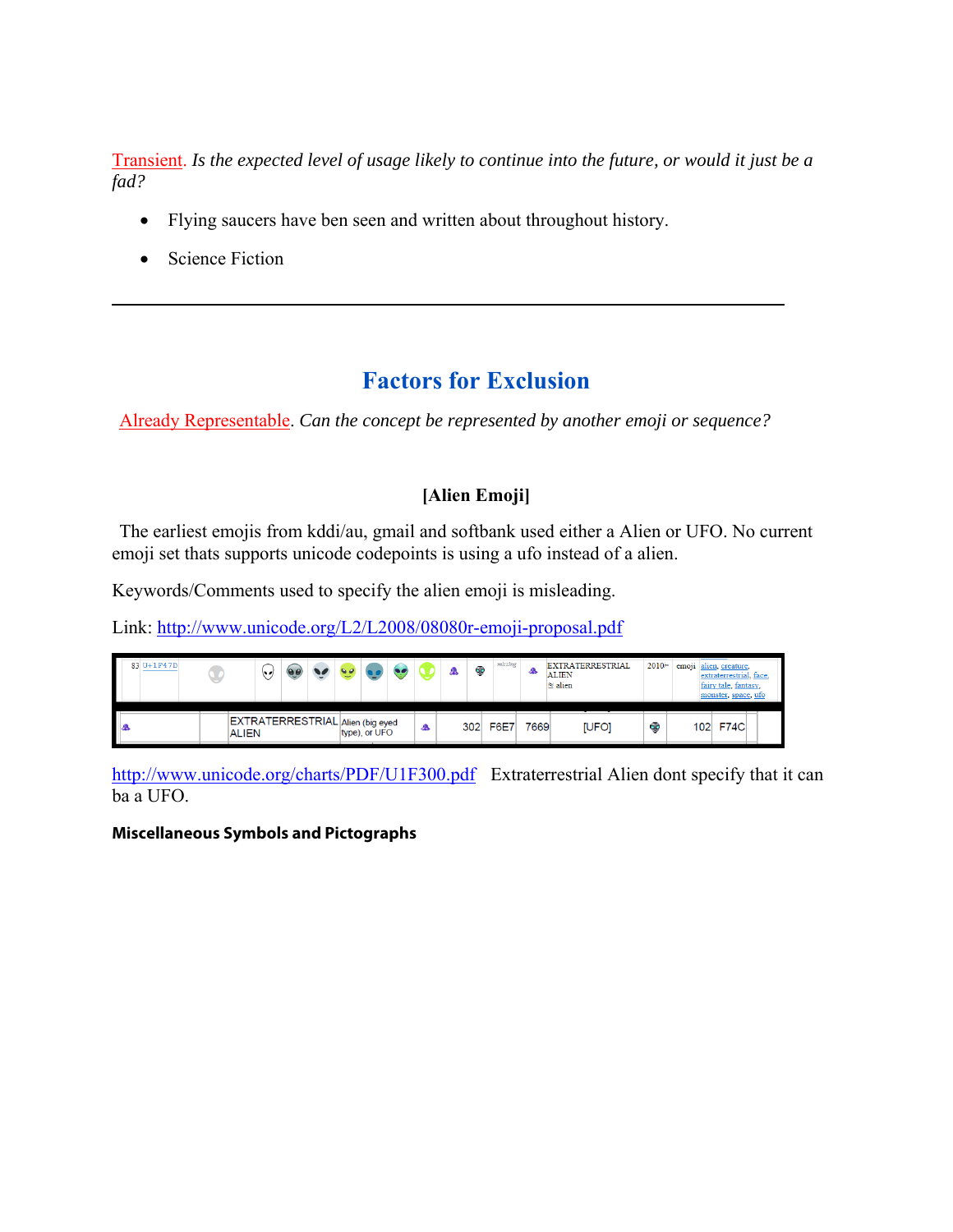| <b>Fairy tale symbols</b> |  |                                                                                      |  |  |  |
|---------------------------|--|--------------------------------------------------------------------------------------|--|--|--|
|                           |  | 1F478 & PRINCESS                                                                     |  |  |  |
|                           |  | → 1F934 $\bullet$ prince                                                             |  |  |  |
|                           |  | 1F479 <b>&amp;</b> JAPANESE OGRE                                                     |  |  |  |
|                           |  | 1F47A $\oplus$ JAPANESE GOBLIN                                                       |  |  |  |
|                           |  | 1F47B <sup>3</sup> GHOST                                                             |  |  |  |
|                           |  | 1F47C <b> </b> PABY ANGEL                                                            |  |  |  |
|                           |  | 1F47D O EXTRATERRESTRIAL ALIEN                                                       |  |  |  |
|                           |  | 1F47E & ALIEN MONSTER                                                                |  |  |  |
|                           |  | → 1F916 <del><i><b>e</b></i></del> robot face                                        |  |  |  |
| 1F47F 2 IMP               |  |                                                                                      |  |  |  |
|                           |  | • commonly depicted as a frowning/angry<br>version of 1F608 Smilling face with horns |  |  |  |
| 1F480                     |  | SKULI I                                                                              |  |  |  |

In "Ufology" a flying saucer can be man made. Not all are supposedly driven by aliens. Using the alien emoji to describe a flying saucer can be misrepresented very easily.

UFO, Alien or Man Made. By Al Pinto. The article talks about humans reversing possible alien technology. http://www.sacred-texts.com/ufo/alienman.htm.

 Media reports of black triangle ufos originally came from the United States and United Kingdom. TR-3B https://en.wikipedia.org/wiki/Black triangle (UFO)

### **[Rocket Emoji]**

 Its not built for "interstellar" space travel. A flying saucer is seen to have capabilities that dont matchup to a rocket. It cant hover in the sky or move rapidly and does not exhibit high maneuverability.

A **flying saucer** (also referred to as a **flying disc**) is a descriptive term for a supposed type of flying craft having a disc or saucer-shaped body, commonly used generically to refer to an anomalous flying object.

Early reported sightings of unknown "flying saucers" usually described them as silver or metallic, sometimes reported as covered with navigation lights or surrounded with a glowing light, hovering or moving rapidly, either alone or in tight formations with other similar craft, and exhibiting high maneuverability. https://en.wikipedia.org/wiki/Flying saucer

Logos, brands, UI icons, signage, specific people, deities. *Are the images unsuitable for encoding as characters?*